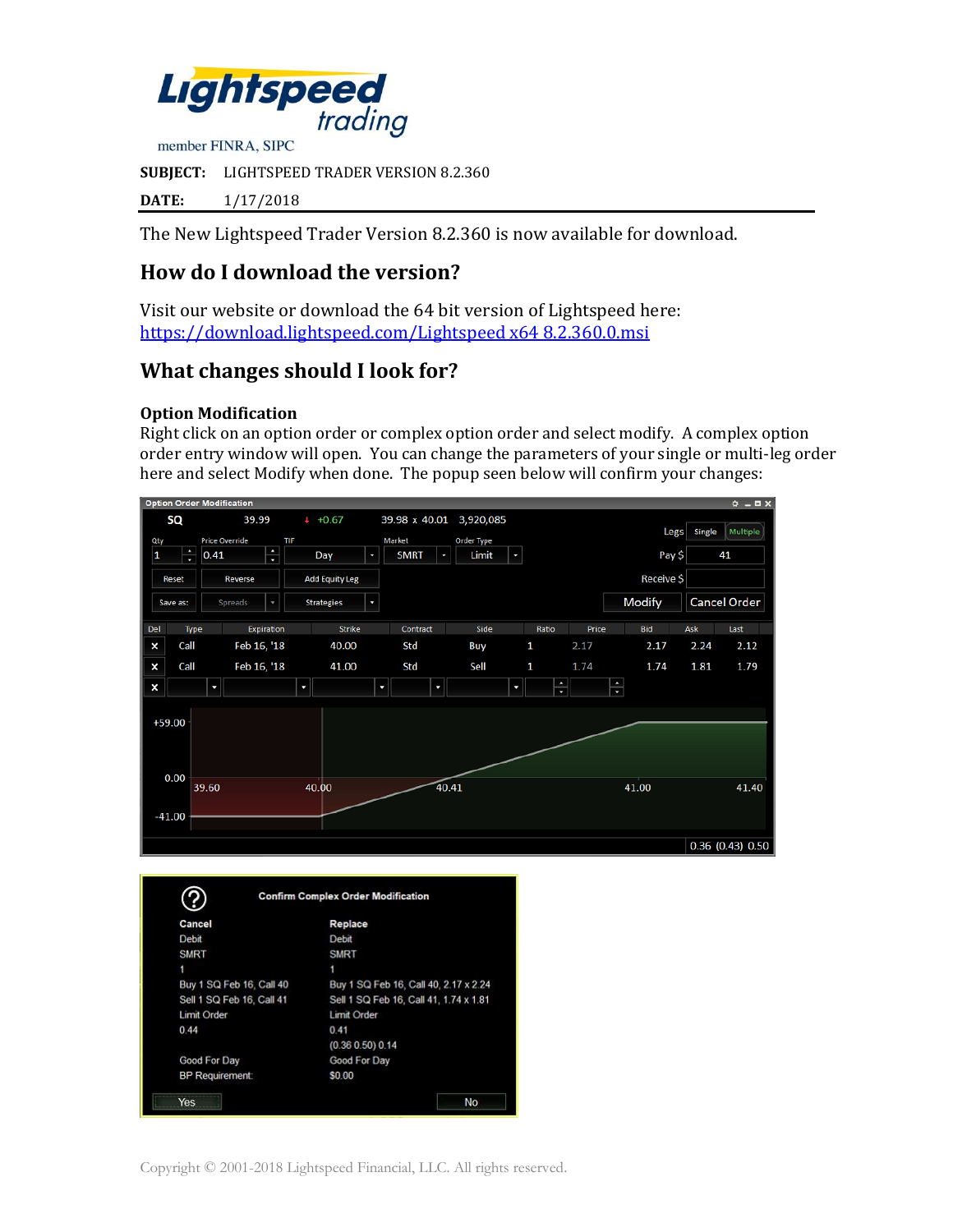

#### **Alerts window displays pending alerts, edit alerts**

The Alerts window now displays pending alerts in addition to triggered alerts. You can right click on an alert to edit it and an alert popup will appear.

| <b>Alerts</b> |                                              |                                                                                                                                                                         |                                                                                        |  |  |  |  |
|---------------|----------------------------------------------|-------------------------------------------------------------------------------------------------------------------------------------------------------------------------|----------------------------------------------------------------------------------------|--|--|--|--|
|               | Time                                         | <b>Message</b>                                                                                                                                                          |                                                                                        |  |  |  |  |
|               |                                              | Pending Price Alert AAPL \$175.75<br>Pending Price Alert IBM \$144.80<br>Pending Price Alert IRM \$144.91<br><b>Show Alerts For Quote</b><br><b>Pending Price Alert</b> |                                                                                        |  |  |  |  |
|               | 10:50:54<br>10:50:59<br>10:51:54<br>10:52:25 | <b>Pending Price Alert</b><br>SQ reached \$39.75<br><b>AAPL reached \$175</b><br>SQ reached \$39.73<br><b>AAPL reached \$175</b>                                        | Add Alert<br>Edit Alert<br>Delete Alert<br><b>Hide Header</b><br><b>Change Columns</b> |  |  |  |  |
|               |                                              |                                                                                                                                                                         | <b>Change Fonts</b>                                                                    |  |  |  |  |

### **Option for Alert Notifications to display cascaded**

Select this option on the Alerts config tab seen below to have Alert notifications cascade instead of stack.

| <b>Order Entry</b><br>Order Popup                               |                 | Reserve         |                      | <b>Risers &amp; Fallers</b> |        | <b>SOES</b>       | <b>Tier Sizes</b> |              |
|-----------------------------------------------------------------|-----------------|-----------------|----------------------|-----------------------------|--------|-------------------|-------------------|--------------|
| *ADMIN*<br>About                                                | <b>Accounts</b> | <b>Alerts</b>   | <b>Custom Orders</b> |                             | Design | <b>FCN Orders</b> | Index             | <b>Keybo</b> |
| X Keep Add Alert Pop Up Open<br>Cascade Alert Popups<br>Symbol: |                 |                 |                      |                             |        |                   |                   |              |
| Price:                                                          |                 | Price<br>Symbol |                      | Volume                      | Expira | Show Messa        | Play Sou          |              |
| Volume:                                                         | <b>AAPL</b>     |                 | 175.75 Last          |                             |        | Yes               | <b>Asterisk</b>   |              |
| Show Message V                                                  | <b>IBM</b>      |                 | 144.80 Last          |                             |        | Yes               | <b>Asterisk</b>   |              |
|                                                                 |                 |                 | <b>16.56 Last</b>    |                             |        | Yes               | <b>Asterisk</b>   |              |
| Color:                                                          | ▼               | NTR             | 16.59 Last           |                             |        | Yes               | <b>Asterisk</b>   |              |

### **Add Year High/Low to Level 2**

Add 52W Low and/or 52W High to the Level 1 section of your Level 2 in the Layout Tab of the MM Boxes config tab.

|                                                        | <b>Square, Inc. Class A Common Stock</b> |                                                                                        | $O = D \times$                                                                             |             |
|--------------------------------------------------------|------------------------------------------|----------------------------------------------------------------------------------------|--------------------------------------------------------------------------------------------|-------------|
| SQ                                                     |                                          |                                                                                        |                                                                                            | Ε           |
| <b>TIER</b><br>HI<br>⊷<br>52W HI 49.56<br>52W LO 13.84 | NY1<br>40.17<br><b>VU.LL</b>             | CLOSE 39.32<br><b>EXCHG NYSE</b><br>CHG<br>$+0.54$<br>L SIZE<br>100<br><b>NET IMBO</b> | 39.86<br>LAST<br>VOL<br>3,679.5<br>CHG % +1.37%<br><b>VWAP</b><br>39.83<br><b>B SHRS 0</b> |             |
| <b>ARCA</b><br><b>NSDQ</b>                             | 39.85<br>39.85                           | <b>NSDQ</b><br><b>BATS</b>                                                             | 39.86<br>39.87<br>39.85<br>39.87<br>39.86                                                  | 5<br>5<br>5 |